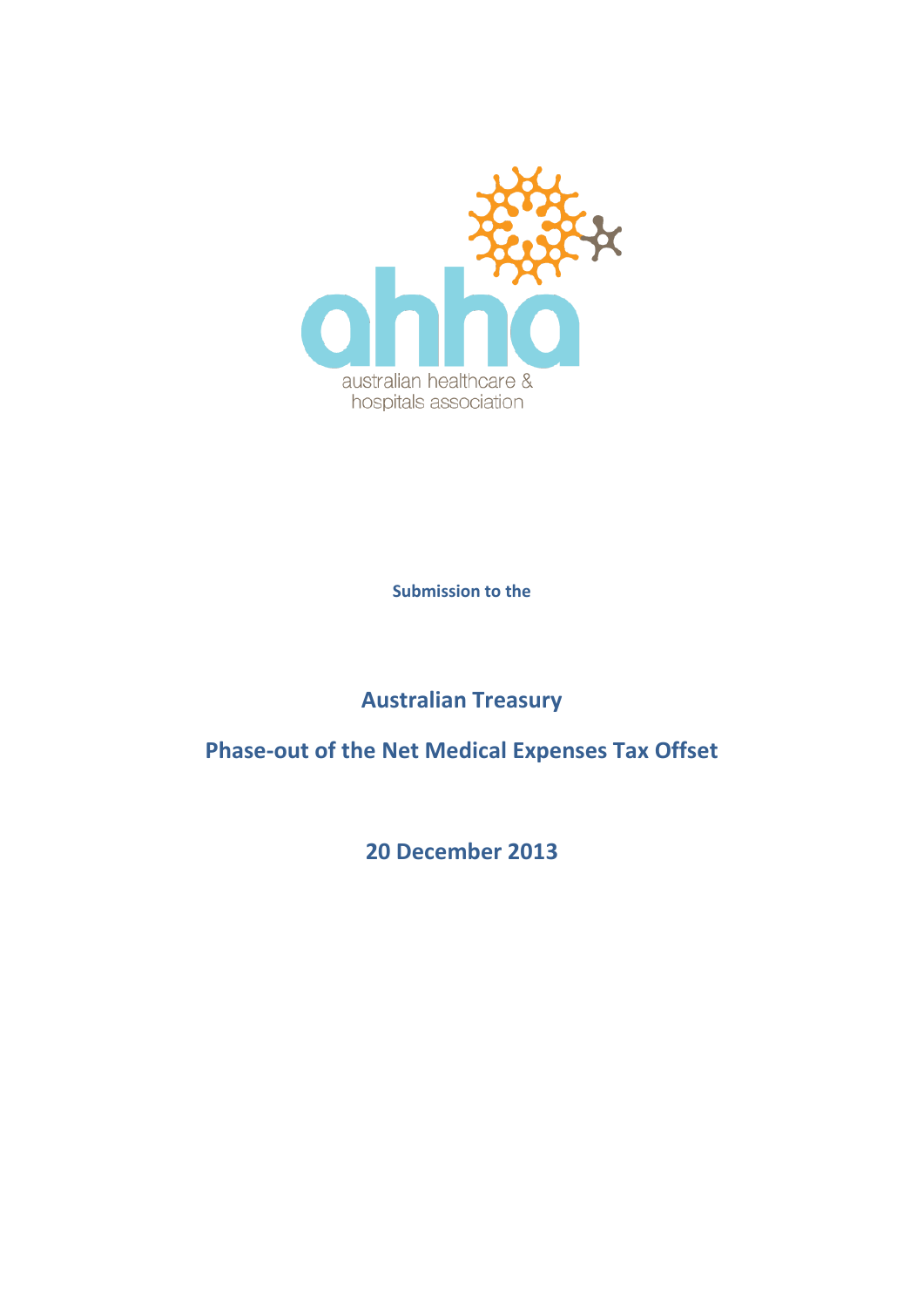

## **Introduction**

 $\overline{\phantom{a}}$ 

The Australian Healthcare & Hospitals Association (AHHA) welcomes the opportunity to provide a submission to the Australian Treasury's consultation on on draft legislation and explanatory materials to implement the 2013-14 Budget measure to phase-out the net medical expenses tax offset (NMETO).

The AHHA is Australia's national peak body for public hospitals and health care providers. Our membership includes state health departments, Local Hospital Networks and public hospitals, community health services, Medicare Locals and primary healthcare providers, universities, and individual health professionals and academics. We are uniquely placed to be an independent, national voice for universal high quality healthcare to benefit the whole community.

The AHHA strongly opposes the wholesale scrapping of the NMETO and believes that the justification proposed by the Government is flawed.

In its current form the NMETO provides financial relief for Australian's who incur net medical expenses in excess of \$2,120 for individuals with an adjusted taxable income (ATI) of \$84,000 or less and in excess of \$5,000 for individuals with an ATI of over \$84,000. Income thresholds are doubled for families.

The rationale for the scrapping of the NMETO is that is provides minimal benefit to those most in need of assistance, lower income Australians. This is due to the nature of tax-offsets which entails:

- The size of the benefit being limited by the claimants tax liability and
- The benefit not occurring at the time the expenses is incurred but on lodging of a tax return.

The AHHA acknowledges that these characteristics do limit the benefit provided but refute the argument that this justifies the scrapping of the entitlement.

According to the Australian Tax Office analysis of 2010-11 tax data over 800,000 tax returns were lodged that included a NMETO claim. The NMETO claims totalled \$567 million.

Of these around 550,000 (70%) were from individuals whose taxable income was below the threshold of \$84,000 entitling them to a 20% offset<sup>1</sup>.

Fifteen percent of claims (totalling \$64M) were submitted by individuals whose taxable income was below the median annual income level.

The thresholds for the NMETO are based on the thresholds used to determine the application of the Medicare levy surcharge. The surcharge is intended to apply to higher income Australians with the capacity to afford private health insurance. This mechanism to determine the NMETO threshold,

 $1$  Variation between taxable income and adjusted taxable income will affect the exact number of individuals receiving/entitled to benefits